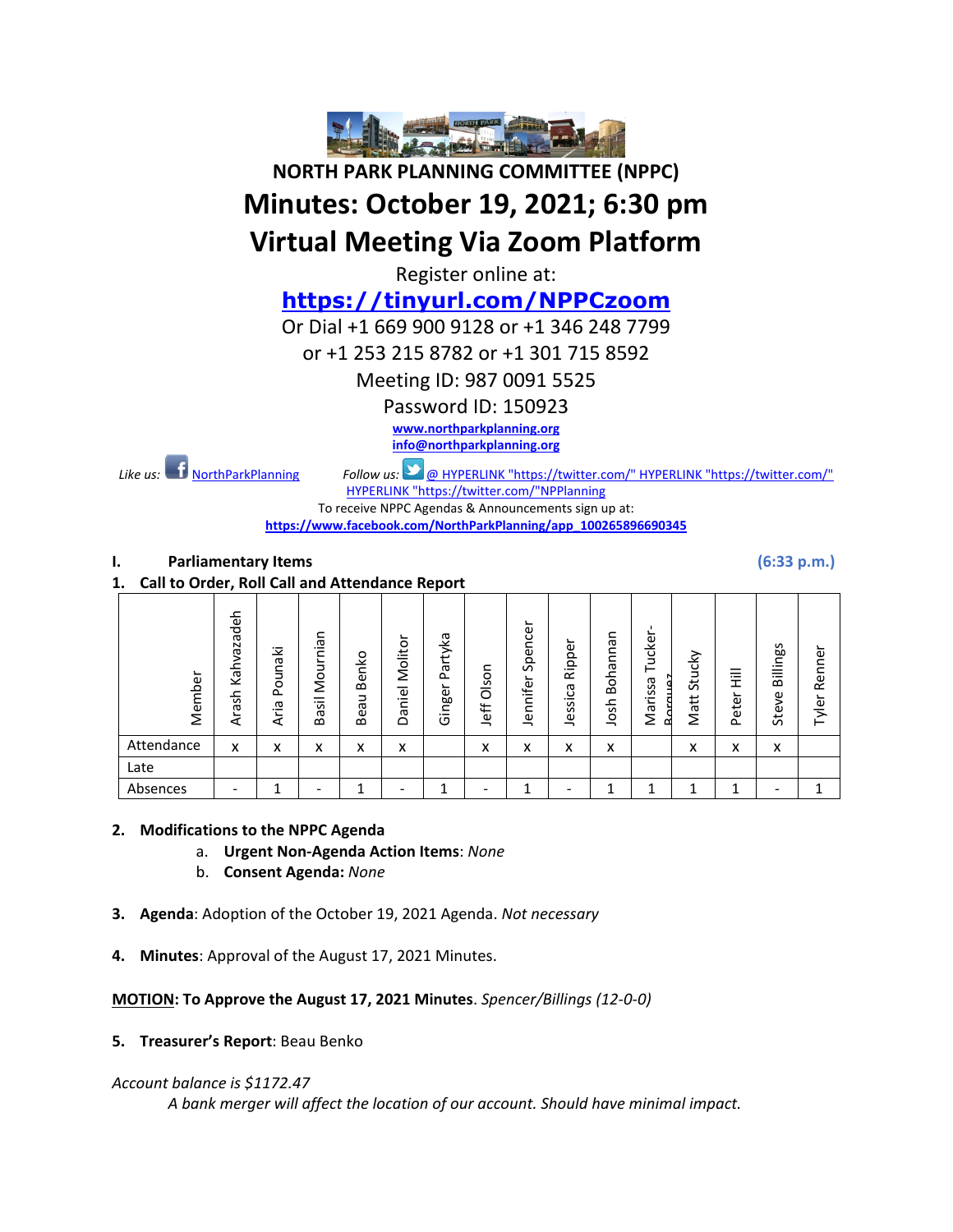#### **6. Resignation of Beau Benko.**

Residency rules require Benko's resignation.

#### Public Comment

**Pat Sexton:** *Thank you and good luck.* **Steven Oechel:** *Thank you.* **Victor Torres:** *Good luck, thank you for work on bylaws.* **Randy Walsh:** *Maybe his resignation should be effective immediately.*

#### **MOTION**: **To accept Beau Benko's Resignation.** *Molitor/Ripper (11-1-0)*

Note: A copy of the email from Beau Benko stating his resignation has been included as Appendix 1 in these minutes.

#### **II. Non-Agenda Public Comment:**

Limited to Items not on the Agenda and non-debatable. Two-minute maximum, Chair can award more time.

**Pat Sexton**- Has concerns about correspondence she received from committee member Jeff Olson.

**Response**- Aria- remains committed to maintaining professional standards.

**Daniel-** Catalytic converter was stolen from his drive way. Be warned.

**Steven Oechel-** Proposes future agenda item. North Park Community Plan Update.

**Renay Johnson-** watched redistricting presentation. concerned about communities of concern. Hasn't heard about that at NPPC.

**Response-** Aria we did have the local chair present earlier this year. we should invite them back. **Eugene Polly-** yield time to Pat Sexton

**Kamal Kyrala-** Thank you board. SB 10

**Paul Krueger-** Catalytic Converter theft is a serious problem.

**Nicole George-** question about agenda thought she was presenting tonight.

**Response-** Arash lets follow up in subcommittee

**Matt Stucky-** redistricting meeting pending on the 21st. All plans seem to show North Park staying in D3. **Pat Sexton-** They are picking D3 apart. I don't like the labels used on different district proposals. This is a redo of redlining. Reminds me of Jim Jones and killer kool-ade. We haven't had meetings. We need a seat at the redistricting table.

**Response-** Josh Bohannan: use of the term 'redlining' to describe redistricting is dismissive of the racist history of that act

**Judy Aboud-** requesting the committee takes proactive measures to expand transportation options. Supports jitney use, like FRED downtown.

**Response-** Arash please email me.

**Randy Walsh-** Communication from the committee should be smooth. What Pat is describing is unprofessional. Thank you Aria.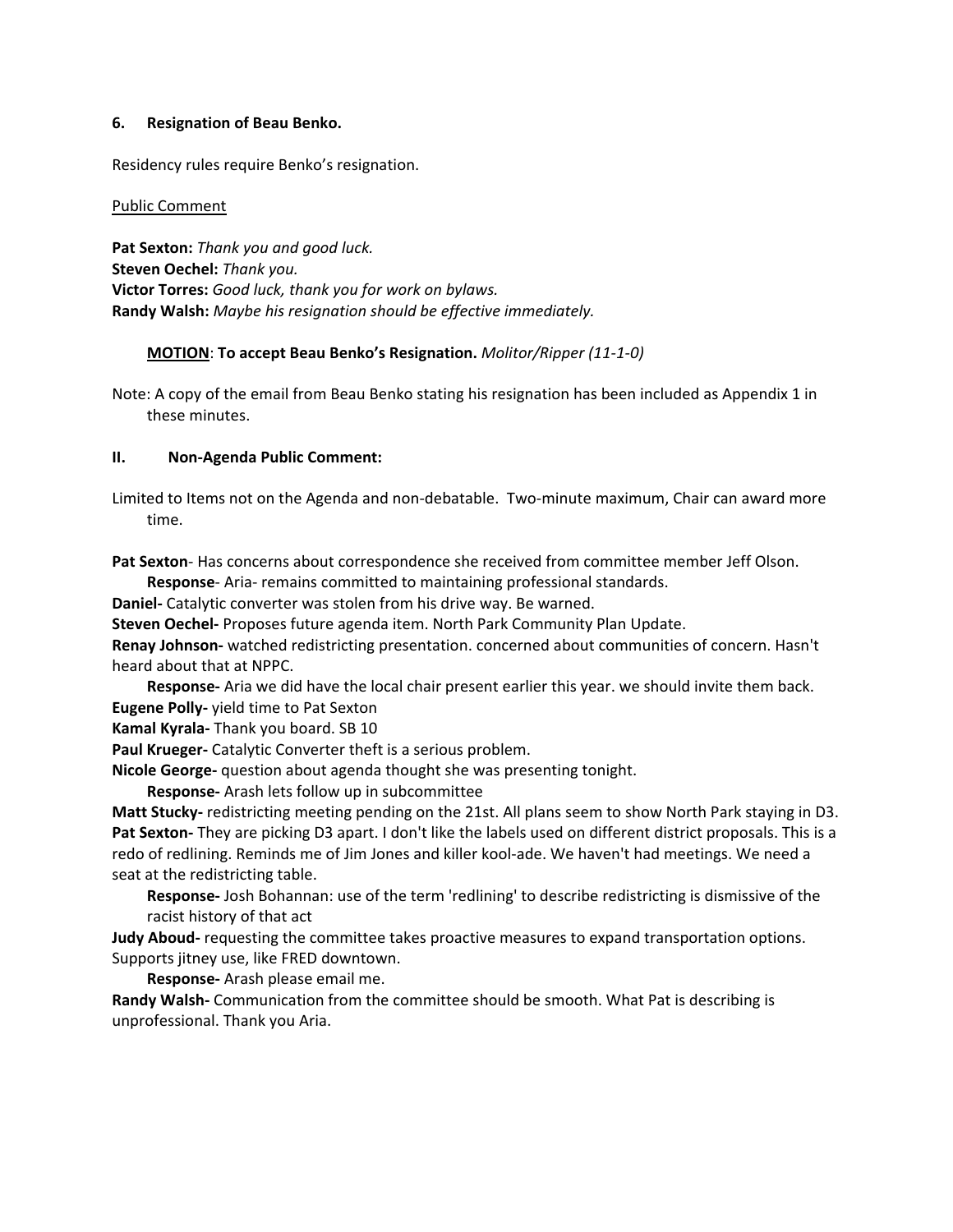- **III. Announcements & Event Notices:** Limited to One minute each.
	- **[Heineken 0.0 Rock 'n' Roll San Diego Marathon and Half Marathon](https://www.runrocknroll.com/san-diego?gclsrc=aw.ds&msclkid=4db5e7b2eacf1e95d15186e9a6dfd0f8)** on Sunday, October  $24<sup>th</sup>$  - the race course has changed slightly this year. [A community impact website](https://www.runrocknroll.com/san-diego-road-closure) will be regularly updated with course, access and road closure information.
	- Jeffrey Ryan will be replacing Bernie Turgeon as our Planning Representative from the City of San Diego.
- **IV. Elected Official & Planner Reports:** Reports are limited to 2 Min Max **Aaron Burgess, Hon. Nathan Fletcher, SD Board of Supervisors Dist. 3,** (619) 531- 4936, [Aaron.Burgess@sdcounty.ca.gov](mailto:Aaron.Burgess@sdcounty.ca.gov) . **Kohta Zaiser, Hon. Todd Gloria, Mayor of San Diego**, ZaiserK@sandiego.gov.

*Middle income housing working group had their first meeting. Sports Arena SLA setbacks are past action in the next 60 days*

**Christopher Vallejo. Toni Atkins, State Senate Dist. 39**, 619-645-3133, **Ryan Darsey, Hon. Stephen Whitburn, City Council Dist. 3**, (619) 236-6633 RDarsey@sandiego.gov.

*Short term vacation rentals- working with coastal commission. Docketing is up to them. Lots of questions remain about the lottery. Scooters limitations to come. Street venders regulations pending.* 

**Jeffrey Ryan, Planning Department**, (619)235-5221 [JTRyan@sandiego.gov](mailto:JTRyan@sandiego.gov)

*Ready to work with NPPC*

**Chris Gris, Hon. Chris Ward, State Assemblymember,** [Christopher.gris@asm.ca.gov](mailto:Christopher.gris@asm.ca.gov)

*Assembly session is over. 6 bills passed.* 

### **V. Action Items:**

**(7:15 p.m.)** 

#### **1. Library Master Plan Update**

The San Diego Public Library and San Diego Public Library Foundation are developing a new master plan. The Plan will provide a long-range vision and strategy for San Diego Public Library facility, technology, and program investments. Presented by: Patrick Stewart – San Diego Public Library Foundation CEO, [pstewart@supportmylibrary.org](mailto:pstewart@supportmylibrary.org)

*Old plan is from 1992. Includes allocations for typewriters. New plan is in two phases. 7,500 respondents to community survey. Draft is at city website. Report from consultants is available. Next library commissioners meeting 11/3/21. Council will adopt new plan in the new year. Phase 2 includes analysis of branch needs. Lack of technology to be addressed. Details at supportmylibrary.org.* 

#### Public Comment

**Randy Walsh-** loves the library system. Enjoys lack of late fees. Has had contact with Misty Jones.

**Pat Sexton**- thank you. Would like a bigger facility that remains located in North Park.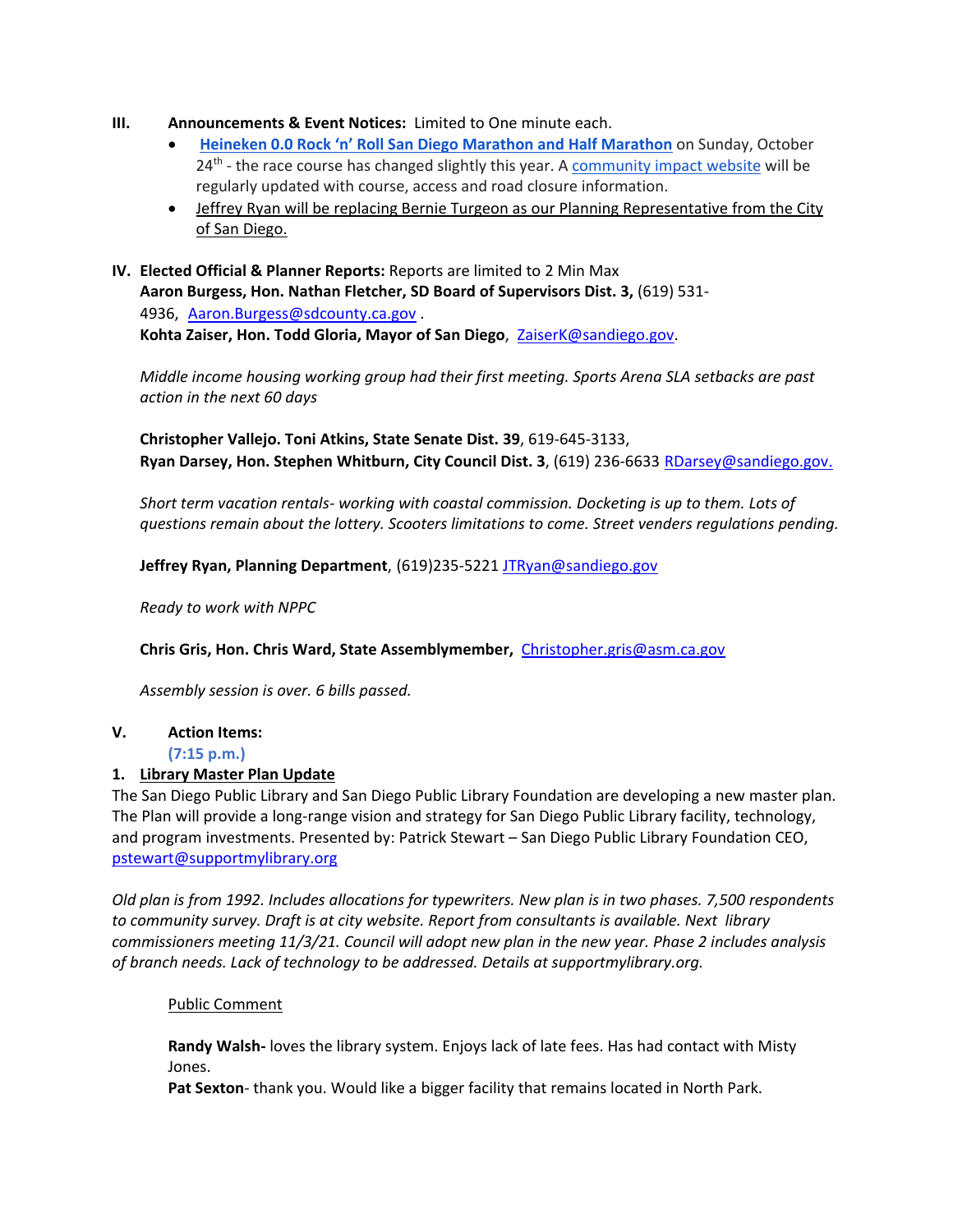**Response-** Patrick- Phase 2 will address branch needs. North Park branch will remain. The new San Ysidro branch with community space could be a model for NP. Thank you Randy, we need to continue to lean to city leaders to properly fund library materials and programs.

#### Board Comment

**Steve Billings-** are there revenue opportunities for the library? **Matt Stucky-** Funding **Jessica Ripper-** timeframe for phase 2? **Arash Kahvazadeh**- Details for additions to new branches? **Aria Pounaki-** Too bad Tyler isn't here. He's been doing work on researching a new branch for NP. How are braches prioritized for replacement? Funding opportunities- could redevelopment include housing?

**Response-** Patrick- Central library does have a relationship with Ace Parking, public/private partnerships due come up and will likely be addressed in phase 2 which should take another year. Branches are prioritized by a number of factors.

#### **2. Presentation by on San Diego's ADU regulations**

Presenters from Neighbors For A Better San Diego (NFABSD) will explain the ADU regulations, proposed revisions to those regulations, and a comparison of the different revisions proposed by NFABSD and Councilmember Elo-Rivera. Presenters from the Casita Coalition will also present and answer questions on their position regarding ADUs and different ADU proposals. Presented by: Geoffrey Hueter, NFABSD Chairman geoffhueter800@gmail.com; Jared Basler, Casita Coalition Chair

Geoff Presentation: For climate action purposes we've drawn a line around town and targeted the inside for infill. Transit priority areas make up 60% is SD. The greatest housing need is in low income areas not middle income neighborhoods. San Diego allows 3 ADUs at heights of 30 feet, with zero side or rear setbacks. Local ADU code is flawed policy. Group recommends changing ADU code to more closely resemble state standards.

#### Public Comment

**Kam Kyrala-** this makes building homes more difficult. Do not support.

**Daniel Gebreselassie-** Thank you. Supports building codes not parking reform.

**Steven Oechel-** NP Community Plan should include these details.

**Paul Krueger**- SB 9 doesn't require residency.

Pat Sexton- I don't like to see NP multi story buildings. I don't like to see NP turned into what looks like project housing.

**Antoinette Goodbody**- Didn't realize that SD standards where different from statewide. Supports presentation.

**David Jay-** Baffled by calls for less ADUs. Many units in North Park are already ADUs. Examples from presentation are absurd.

**Newell Booth**- Supports limits on ADU construction.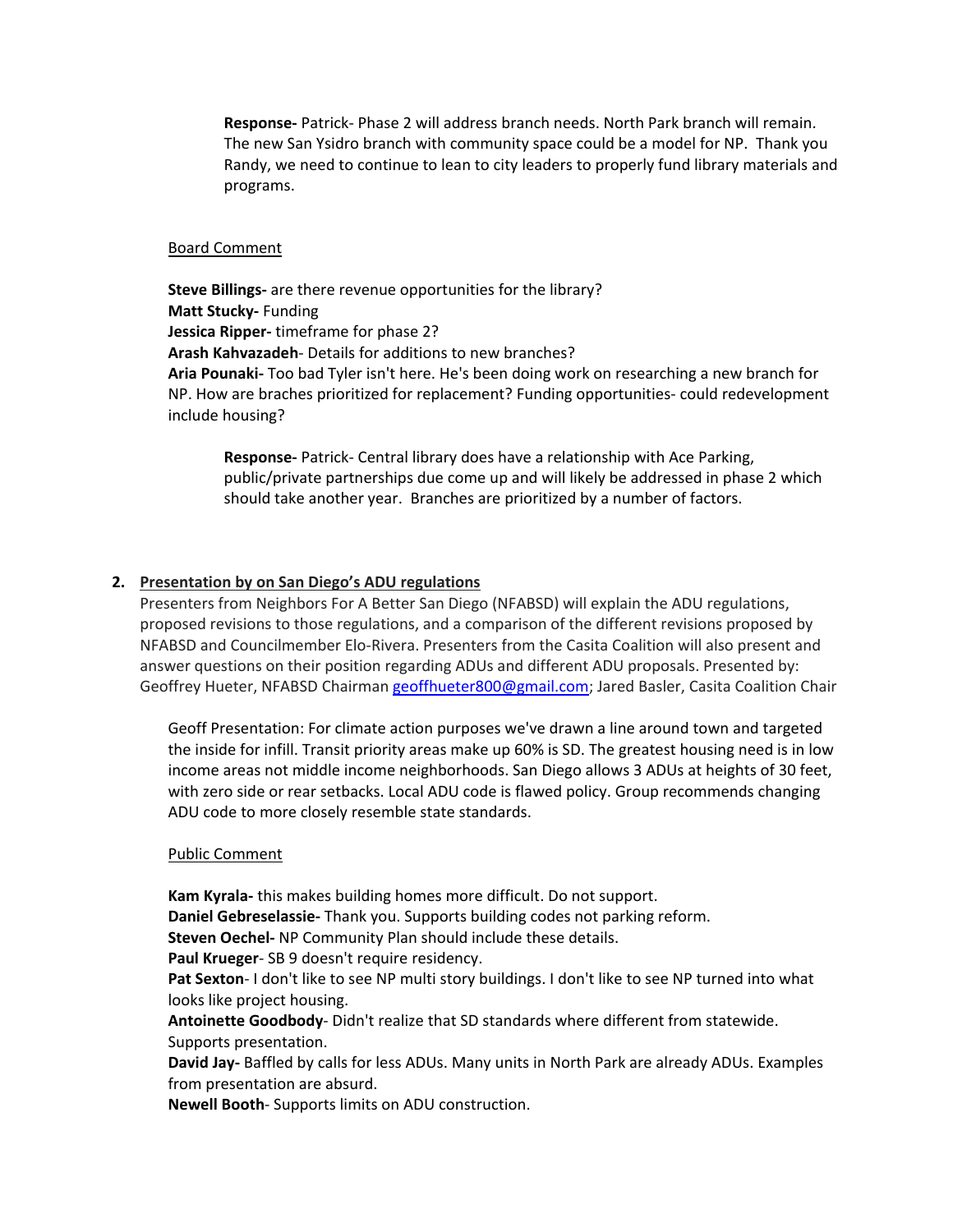**Lynn Elliott-** Doesn't want to see the neighborhood change. Wants changes to be made slowly thoughtfully.

**Bob Jaynes-** The extreme lot divisions aren't absurd, they are really happening. **Danna Givot**- Sees lots being split into six units.

**Randy Walsh**- Needs context for inviting these groups. Suggests use of public transportation.

**Response-** Geoffrey this makes building easier. Our focus on TPAs doesn't account for distance from transit to housing. Agree that city needs to own the planning department. Not opposed to ADU development.

#### Board Comment

**Steve Billings**- this is complex. thank you. **Peter Hill**- TPA could use examination. **Matt Stucky**- do you have numbers on the density bonus? how many projects have been submitted? **Josh Boh**- is in an ADU. Not scary Jessica Ripper- Fear mongering has been a way to ensure that things don't get built. **Jen Spencer**- Supports ADU, but so many inaccuracies in presentation. **Daniel Molitor**- All of North Park should qualify as TPA **Basil Mournian**- TPA zone, is it a big issue? We have had developments being build. **Arash Kahvazadeh**- We should review the community plan. **Aria Pounaki**- Also frustrated with definition of TPA. Supports ADUs as an affordable option.

**Response**- Geoffrey- We're not opposing 99% of all projects. We're not saying we don't want ADUs. Coming inline with state law will allow more projects.

Jared Basler Presentation: ADU bonus program is permitted by state law. SD is projected to be 400,000 housing units short by 2050. Program is intended to make it easier to build housing. North Park has had this housing type for a long time.

#### Public Comment

**Kam Kyrala**- Do you have ideas for making it even easier to do this? **Pat Sexton**- What are the number of bedrooms? Question about setbacks? can **Steven Oechel**- Will do more research. We need a plan. **Paul Krueger**- 49th St. development doesn't provide low income units. Public notice and review is important. **Beau Benko**- Thank you Jared. **Bob Jaynes-** questions about technical aspects **Dalour Younan**- Not a developer. Applaud Jared. Smart development should be our focus. Developers are necessary.

**Response**- Jared. Subsidies vs. fees for affordable housing units. Development fees are around \$12k per unit. Exceeding size requirements is not allows. Tree placement, should be required. You can not build under power lines. SB 9 is flawed legislation. One bedrooms will rent for under \$2k.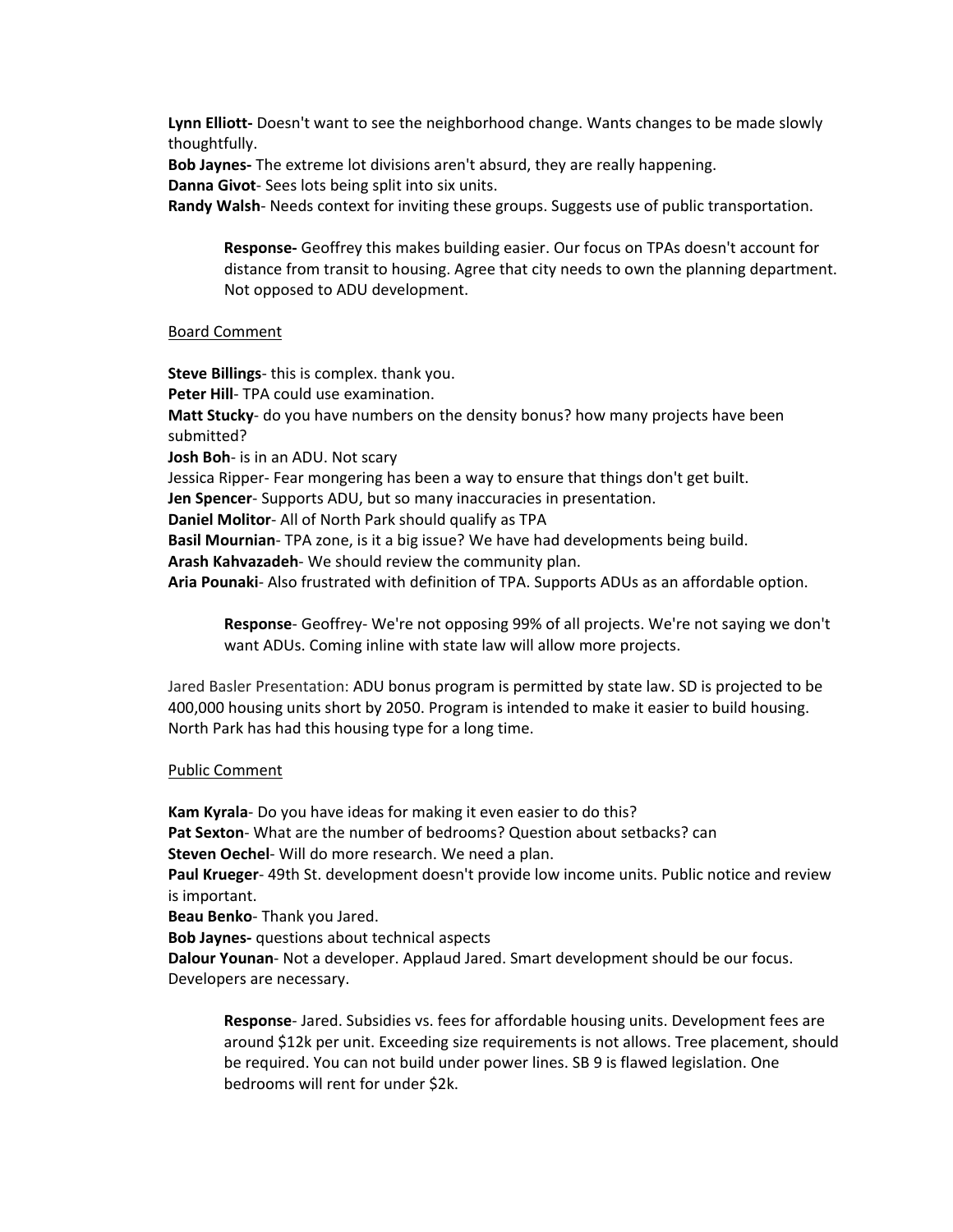#### Board Comment

**Matt Stucky**- are there other incentives under AB 671? **Jen Spencer**- Thank you. **Daniel Molitor**- Thank you for the TPA education. **Basil Mournian**- Thank you. is \$2k market rate or?

#### **Response**- Jared. \$2k is not affordable. AB 671 has bad examples.

Subsequent Board Discussion:

**Josh-** more time needed **Aria-** who should we hear from? **Steve-** is the problem that we need for info? **Jen-** requested this info. **Aria-** topic keeps coming up. **Jessica**- Concern is real. Does our community plan reflect new information? Equity lens requires new review. **Josh-** would the bills author help us understand **Matt**- it is worth weighing in. Zero chance of community plan update.

**MOTION**: To postpone action on presentations. Molitor/Mournain (9-2-0)

#### **VI. NPPC Reports**

#### **1. Chair's Report.**

- 2. **Subcommittee Reports:** : (Limited to Items Not on the Agenda & 5 Min. Max. each)
	- a. Urban Design/Project Review (Tyler Renner, Chair): Next Meeting November 1, 2021, Zoom.
	- b. Public Facilities & Transportation (Arash Kahvazadeh, Chair): Next Meeting November 9, 2021, Zoom.
	- c. Ad Hoc Subcommittee (Matt Stucky, Chair): Next Meeting to be announced
- 3. **Liaisons Reports**: Limited to 1 Min. Max per Report
- 4.
- a. Balboa Park Committee. Howard Blackson

*Thank you. I was nominated by Chris Ward. BPC is like a planning committee for the park. In the next few months there is an unfunded parks improvement list. Who should I forward it to?* 

**Response-** Aria- will send to a subcommittee.

- b. Maintenance Assessment District. Matt Stucky. Next meeting 11/8/21 Ray Street improvements.
- c. North Park Main Street. Steve Billings. Mini Park updates.
- d. Adams Avenue Business Association. Ginger Partyka.
- e. El Cajon Boulevard Business Improvement Assoc.
- f. North Park Community Association. Peter Hill.
- g. University Heights Community Association.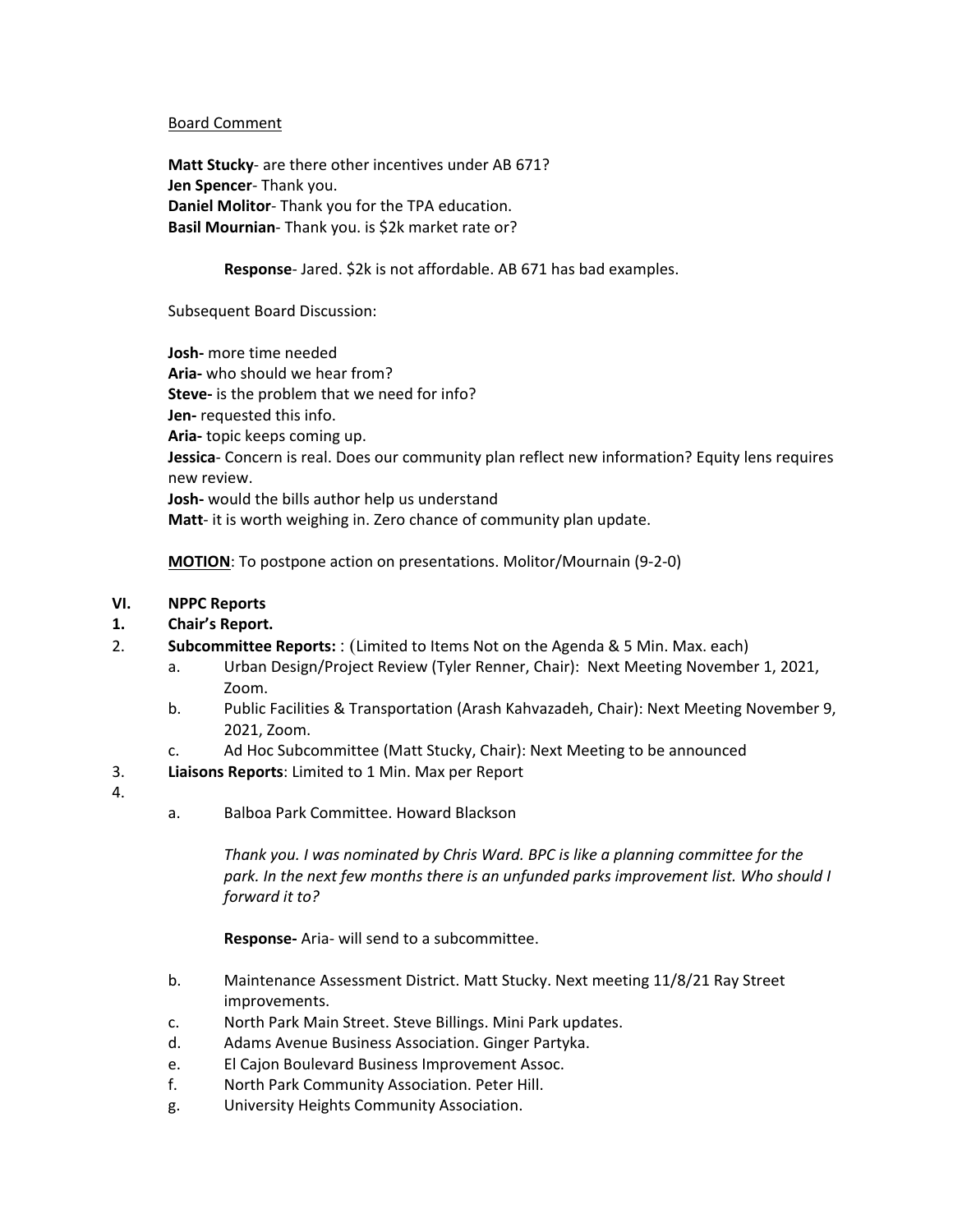h. CPC. Aria Pounaki needs an alternate

## **VII. Future NPPC Meeting Dates & Agenda Items:** Next meeting is Tuesday, November 16, 2021

Note from the chair: There is now a vacancy on the committee. Interested community members should contact the committee ASAP.

## **VIII. Adjournment 9:54PM**